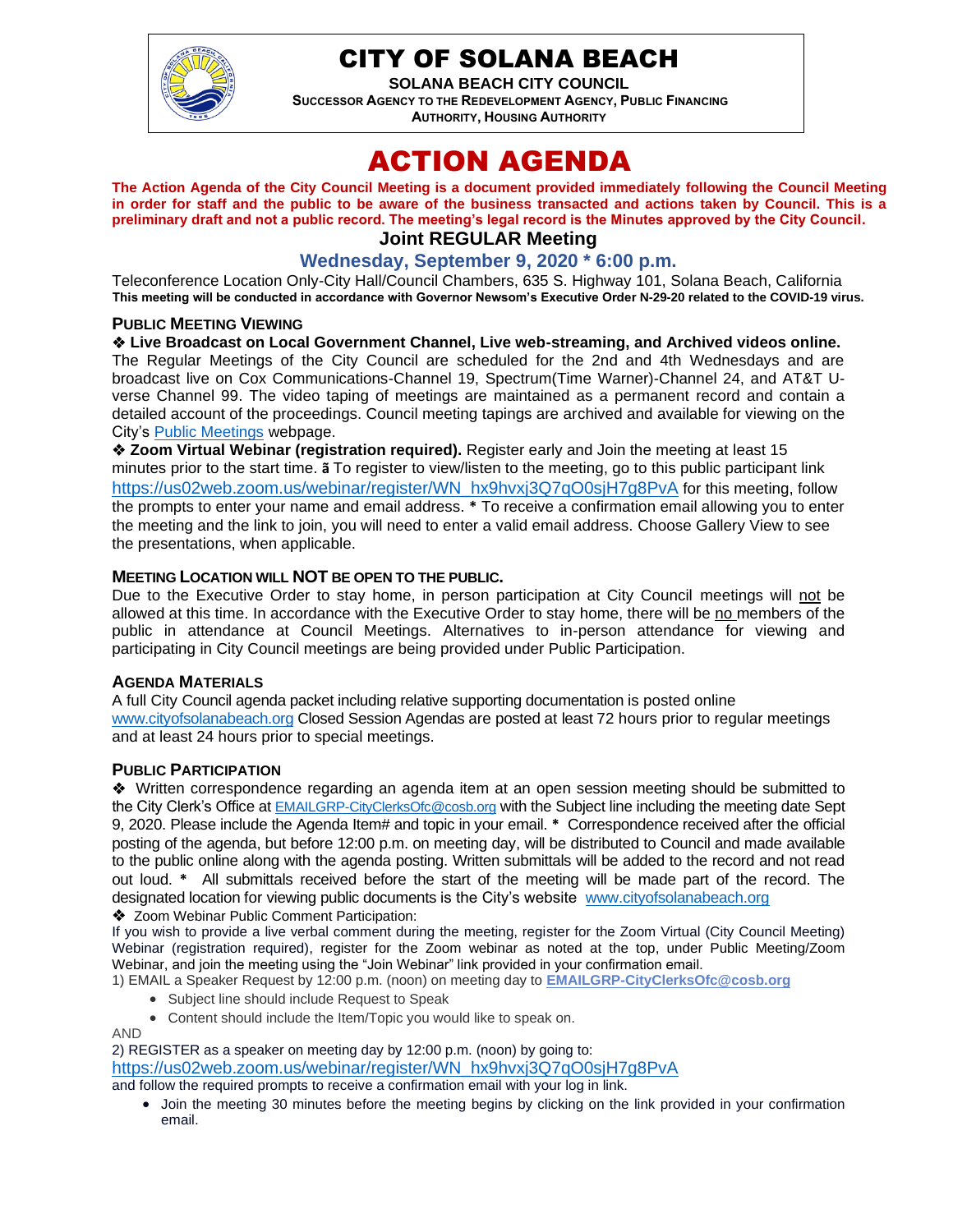- Speaking participants may use the computer's microphone and speakers to listen and communicate or they may also call into the meeting by dialing into the meeting with a telephone (this information will be provided in your email confirmation). If you call in as well for better audio, mute your computer's speakers to eliminate feedback.
- Participants will be called upon from those who have submitted the Speaker Request, registered, and logged on as described above. You will be called on by name and unmuted by the meeting organizer and may provide comments for the allotted time. Allotted speaker times are listed under eac[h Agenda s](https://urldefense.proofpoint.com/v2/url?u=https-3A__www.ci.solana-2Dbeach.ca.us_index.asp-3FSEC-3DF0F1200D-2D21C6-2D4A88-2D8AE1-2D0BC07C1A81A7-26Type-3DB-5FBASIC&d=DwMFaQ&c=euGZstcaTDllvimEN8b7jXrwqOf-v5A_CdpgnVfiiMM&r=1XAsCUuqwK_tji2t0s1uIQ&m=C7WzXfOw2_nkEFMJClT55zZsF4tmIf_7KTn0o1WpYqI&s=3DcsWExM2_nx_xpvFtXslUjphiXd0MDCCF18y_Qy5yU&e=)ection.
- Participants can use a computer microphone and speakers to listen and communicate or dial into the meeting with a telephone (if you log in and call in, mute one of the devices to eliminate feedback).
- Do not self-mute since you will be muted when you enter the meeting and organizers will unmute you to provide comments. All oral comments received prior to the close of the meeting will be made part of the meeting record.

#### **SPECIAL ASSISTANCE NEEDED** - AMERICAN DISABILITIES ACT TITLE 2

In compliance with the Americans with Disabilities Act of 1990, persons with a disability may request an agenda in appropriate alternative formats as required by Section 202. Any person with a disability who requires a modification or accommodation in order to participate in a meeting should direct such request to the City Clerk's office (858) 720-2400 [EMAILGRP-CityClerksOfc@cosb.org](mailto:EMAILGRP-CityClerksOfc@cosb.org) at least 72 hours prior to the meeting.

As a courtesy to all meeting attendees, please set cellular phones and pagers to silent mode and engage in conversations offline/muted.

| <b>CITY COUNCILMEMBERS</b>                 |                                        |                                  |  |
|--------------------------------------------|----------------------------------------|----------------------------------|--|
| Jewel Edson, Mayor                         |                                        |                                  |  |
| Judy Hegenauer, Deputy Mayor               |                                        | Kristi Becker, Councilmember     |  |
| Kelly Harless, Councilmember               |                                        | David A. Zito, Councilmember     |  |
| <b>Gregory Wade</b><br><b>City Manager</b> | Johanna Canlas<br><b>City Attorney</b> | Angela Ivey<br><b>City Clerk</b> |  |

#### **SPEAKERS:**

See Public Participation on the first page of the Agenda for publication participation options.

#### **READING OF ORDINANCES AND RESOLUTIONS:**

Pursuant to [Solana Beach Municipal Code](mailto:https://www.codepublishing.com/CA/SolanaBeach/) Section 2.04.460, at the time of introduction or adoption of an ordinance or adoption of a resolution, the same shall not be read in full unless after the reading of the title, further reading is requested by a member of the Council. If any Councilmember so requests, the ordinance or resolution shall be read in full. In the absence of such a request, this section shall constitute a waiver by the council of such reading.

## **CALL TO ORDER AND ROLL CALL:**

#### **CLOSED SESSION REPORT:**

#### **FLAG SALUTE:**

**PROCLAMATIONS:** Randy Treadway Teacher Recognition

**APPROVAL OF AGENDA: COUNCIL ACTION: Approved 5/0**

#### **ORAL COMMUNICATIONS:**

*Note to Public: Refer to Public Participation for information on how to submit public comment.*  This portion of the agenda provides an opportunity for members of the public to address the City Council on items relating to City business and not appearing on today's agenda by having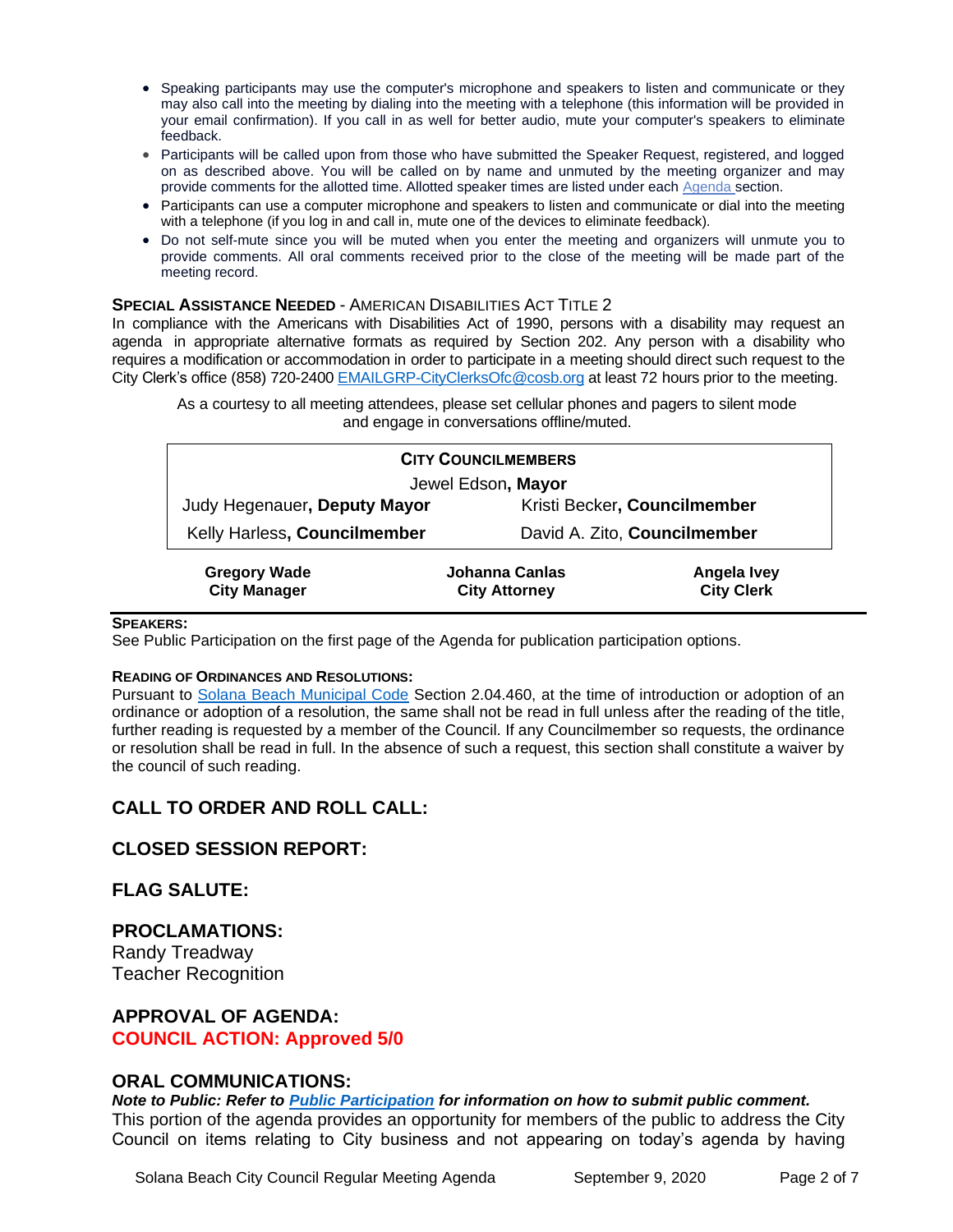submitted written comments for the record to be filed with the record or by registering to join the virtual meeting online to speak live, per the Public Participation instructions on the Agenda. Comments relating to items on this evening's agenda are taken at the time the items are heard. Pursuant to the Brown Act, no action shall be taken by the City Council on public comment items. Council may refer items to the City Manager for placement on a future agenda. The maximum time allotted for each speaker is THREE MINUTES (SBMC 2.04.190).

# **COUNCIL COMMUNITY ANNOUNCEMENTS / COMMENTARY:**

*An opportunity for City Council to make brief announcements or report on their activities. These items are not agendized for official City business with no action or substantive discussion.* 

# **A. CONSENT CALENDAR:** (Action Items) (A.1. - A.6.)

*Note to Public: Refer to Public Participation for information on how to submit public comment.* 

Items listed on the Consent Calendar are to be acted in a single action of the City Council unless pulled for discussion.

Any member of the public may address the City Council on an item of concern by submitting written correspondence for the record to be filed with the record or by registering to join the virtual meeting online to speak live, per the Public Participation instructions on the Agenda. The maximum time allotted for each speaker is THREE MINUTES (SBMC 2.04.190).

Those items removed from the Consent Calendar by a member of the Council will be trailed to the end of the agenda, while Consent Calendar items removed by the public will be discussed immediately after approval of the Consent Calendar.

## **A.1. Minutes of the City Council.**

Recommendation: That the City Council

1. Approve the Minutes of the following City Council meetings May 13, May 27, June 10 and June 24, 2020.

Approved Minutes [http://www.ci.solana-beach.ca.us/index.asp?SEC=F0F1200D-21C6-4A88-8AE1-0BC07C1A81A7&Type=B\\_BASIC](http://www.ci.solana-beach.ca.us/index.asp?SEC=F0F1200D-21C6-4A88-8AE1-0BC07C1A81A7&Type=B_BASIC) **COUNCIL ACTION: Approved 5/0**

## **A.2. Register of Demands.** (File 0300-30)

Recommendation: That the City Council

1. Ratify the list of demands for August 8, 2020 – August 21, 2020.

#### [Item A.2. Report \(click here\)](https://solanabeach.govoffice3.com/vertical/Sites/%7B840804C2-F869-4904-9AE3-720581350CE7%7D/uploads/Item_A.2._Report_(click_here)_09-09-20-O.pdf)

*Posted Reports & Supplemental Docs contain records up to the cut off time, prior to the start of the meeting, for processing new submittals. The final official record containing handouts, PowerPoints, etc. can be obtained through a Records Request to the City Clerk's Office.*

**COUNCIL ACTION: Approved 5/0**

## **A.3. General Fund Adopted Budget for Fiscal Year 2020-2021 Changes.** (File 0330- 30)

Recommendation: That the City Council

1. Receive the report listing changes made to the Fiscal Year 2020-2021 General Fund Adopted Budget.

[Item A.3. Report \(click here\)](https://solanabeach.govoffice3.com/vertical/Sites/%7B840804C2-F869-4904-9AE3-720581350CE7%7D/uploads/Item_A.3._Report_(click_here)_09-09-20-O.pdf)

#### **COUNCIL ACTION: Approved 5/0**

Solana Beach City Council Regular Meeting Agenda September 9, 2020 Page 3 of 7

*Posted Reports & Supplemental Docs contain records up to the cut off time, prior to the start of the meeting, for processing new submittals. The final official record containing handouts, PowerPoints, etc. can be obtained through a Records Request to the City Clerk's Office.*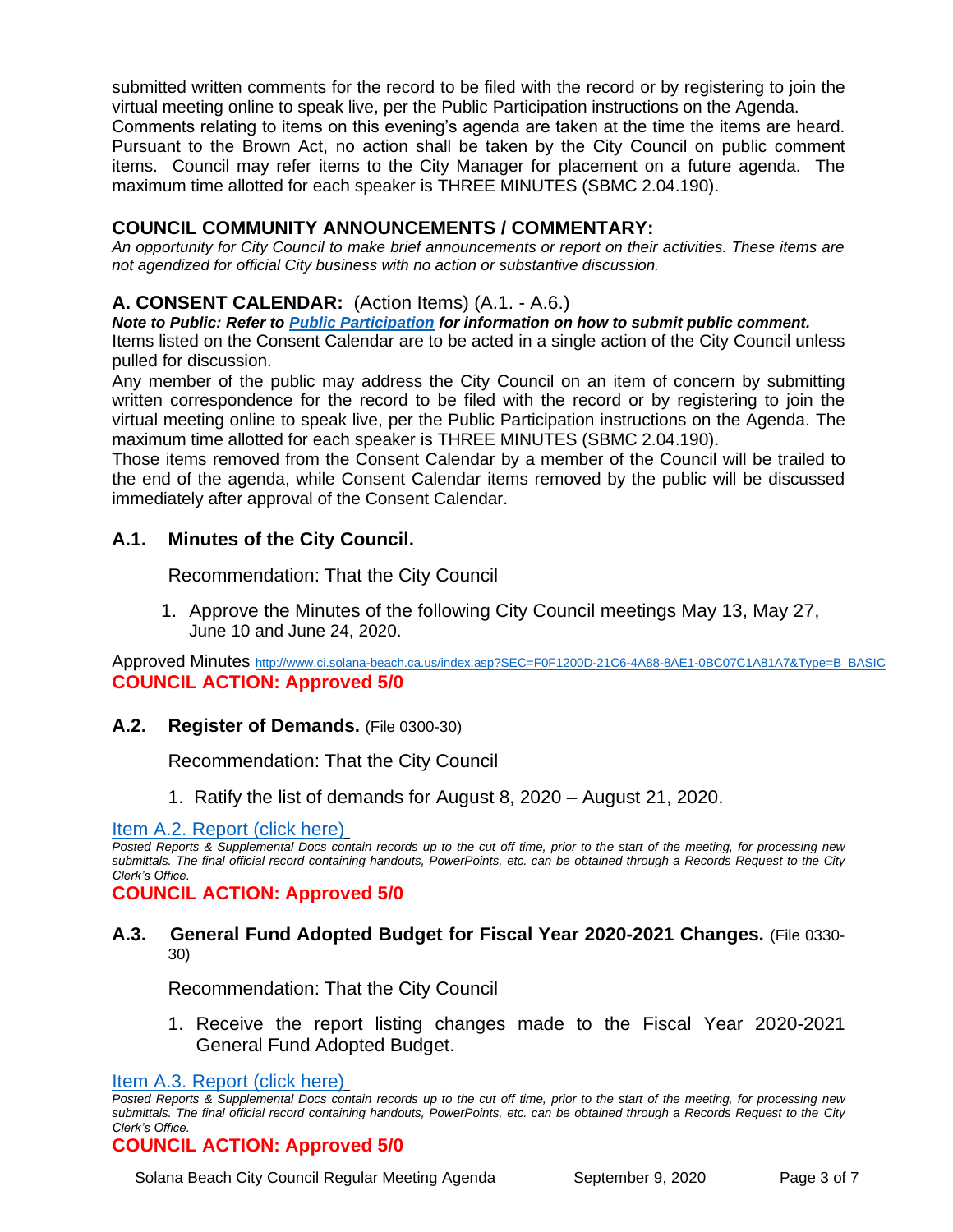# **A.4. League of California Cities' 2020 Annual Business Meeting Voting Delegates Designees.** (File 0140-10)

Recommendation: That the City Council

- 1. Appoint Councilmember Becker, primary voting delegate, Councilmember Harless, 1<sup>st</sup> alternate, and City Manager Gregory Wade, 2<sup>nd</sup> alternate, as the voting delegates for the 2020 Annual Business Meeting of the League of California Cities Annual Conference being held virtually, or provide alternative appointments.
- 2. Authorize the City Clerk to attest to the appointments and submit the Official Voting Form to the League of California Cities before September 30, 2020.

## [Item A.4. Report \(click here\)](https://solanabeach.govoffice3.com/vertical/Sites/%7B840804C2-F869-4904-9AE3-720581350CE7%7D/uploads/Item_A.4._Report_(click_here)_09-09-20-O.pdf)

*Posted Reports & Supplemental Docs contain records up to the cut off time, prior to the start of the meeting, for processing new submittals. The final official record containing handouts, PowerPoints, etc. can be obtained through a Records Request to the City Clerk's Office.*

**COUNCIL ACTION: Approved 5/0**

## **A.5. Recognized Obligation Payment Schedule (ROPS) for the Period January 1, 2021 to June 30, 2021 Amendment.** (File 0115-20)

Recommendation: That the City Council

1. The Successor Agency adopt **Resolution SA-026** approving the SA Amendment to the ROPS for the period January 1, 2021 to June 30, 2021.

[Item A.5. Report \(click here\)](https://solanabeach.govoffice3.com/vertical/Sites/%7B840804C2-F869-4904-9AE3-720581350CE7%7D/uploads/Item_A.5._Report_(click_here)_09-09-20_-_O.pdf)

*Posted Reports & Supplemental Docs contain records up to the cut off time, prior to the start of the meeting, for processing new submittals. The final official record containing handouts, PowerPoints, etc. can be obtained through a Records Request to the City Clerk's Office.*

**COUNCIL ACTION: Approved 5/0**

## **A.6. Crossing Guard Services.** (File 0860-35)

Recommendation: That the City Council

- 1. Consider adoption of **Resolution 2020-126:** 
	- a. Approving the Amended MOU with the Solana Beach School District for crossing guard services.
	- b. Approving the updated PSA with ACMS to provide crossing guard services for one year with the option to extend the agreement for up to four additional one-year terms.
	- c. Authorize the City Manager to execute the MOU and PSA pending approval of these items by the Solana Beach School District 4.

[Item A.6. Report \(click here\)](https://solanabeach.govoffice3.com/vertical/Sites/%7B840804C2-F869-4904-9AE3-720581350CE7%7D/uploads/Item_A.6._Report_(click_here)_09-09-20-O.pdf)

*Posted Reports & Supplemental Docs contain records up to the cut off time, prior to the start of the meeting, for processing new submittals. The final official record containing handouts, PowerPoints, etc. can be obtained through a Records Request to the City Clerk's Office.*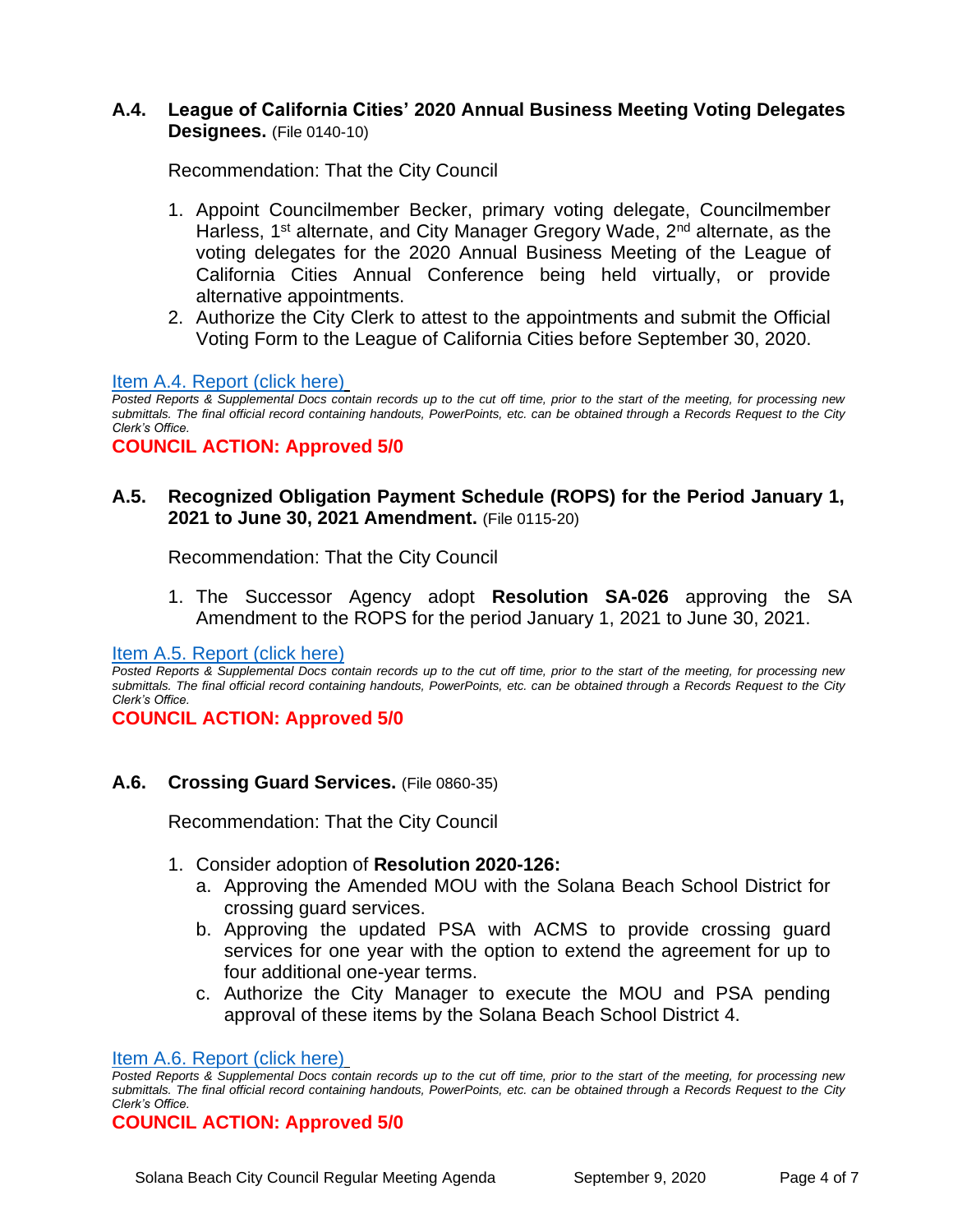# **B. PUBLIC HEARINGS:** None

# **C. STAFF REPORTS:** (C.1. – C.5.)

*Note to Public: Refer to Public Participation for information on how to submit public comment.*  Any member of the public may address the City Council on an item of concern by submitting written correspondence for the record to be filed with the record or by registering to join the virtual meeting online to speak live, per the Public Participation instructions on the Agenda. The maximum time allotted for each speaker is THREE MINUTES (SBMC 2.04.190).

#### **C.3. Climate Action Commission – Appointment and Discuss Youth Member.** (File 0120-06)

Recommendation: That the City Council:

- 1. Consider the applications submitted and make an appointment to the vacancy on the Climate Action Commission with a term until January 2021.
- 2. Consider the addition of a youth CAC member with full voting privileges and, if approved, give direction on the eligibility requirements for the new youth member.

# [Item C.3. Report \(click here\)](https://solanabeach.govoffice3.com/vertical/Sites/%7B840804C2-F869-4904-9AE3-720581350CE7%7D/uploads/Item_C.3._Report_(click_here)_09-09-20-O.pdf)

[Supplemental Items \(9-9 4:15pm\)](https://solanabeach.govoffice3.com/vertical/Sites/%7B840804C2-F869-4904-9AE3-720581350CE7%7D/uploads/Item_C.3._Supplemental_Docs_(Upd_9-9_at_410pm)_-_O.pdf)

*Posted Reports & Supplemental Docs contain records up to the cut off time, prior to the start of the meeting, for processing new submittals. The final official record containing handouts, PowerPoints, etc. can be obtained through a Records Request to the City Clerk's Office.*

**COUNCIL ACTION: Approved 3/2 (Noes: Edson, Hegenauer) to appoint Shawna McGarry**

## **C.1. Lomas Santa Fe Corridor Improvement Project – Phase III Update**. (File 0820- 15)

Recommendation: That the City Council:

1. Receive this report and provide input and direction on the Lomas Santa Fe Corridor Improvement Project.

# [Item C.1. Report \(click here\)](https://solanabeach.govoffice3.com/vertical/Sites/%7B840804C2-F869-4904-9AE3-720581350CE7%7D/uploads/Item_C.1._Report_(click_here)_09-09-20-O.pdf)

[Supplemental Items \(9-9 4:15pm\)](https://solanabeach.govoffice3.com/vertical/Sites/%7B840804C2-F869-4904-9AE3-720581350CE7%7D/uploads/Item_C.1._Supplemental_Docs_(Upd_9-9_at_400pm)_-_O.pdf)

*Posted Reports & Supplemental Docs contain records up to the cut off time, prior to the start of the meeting, for processing new submittals. The final official record containing handouts, PowerPoints, etc. can be obtained through a Records Request to the City Clerk's Office.*

**COUNCIL ACTION: Approved 5/0** to proceed with the project and modifying Pitch-Point 1 by moving the design of the median to the south allowing for a multi-use path at Pitch-Point 1, modifying Pitch-Point 2 by reducing the parking to 7 ft. and the buffer to 2  $\frac{1}{2}$  ft. for an 11  $\frac{1}{2}$  ft. wide sidewalk and no impact to adjacent properties, and add to the Work Plan an option of a new pedestrian bridge at the rail station near the existing bridge.

**C.2. Year-End Preliminary Budget Review for Fiscal Year 2019-20.** (File 0330-30) This item was removed from the agenda prior to the meeting date.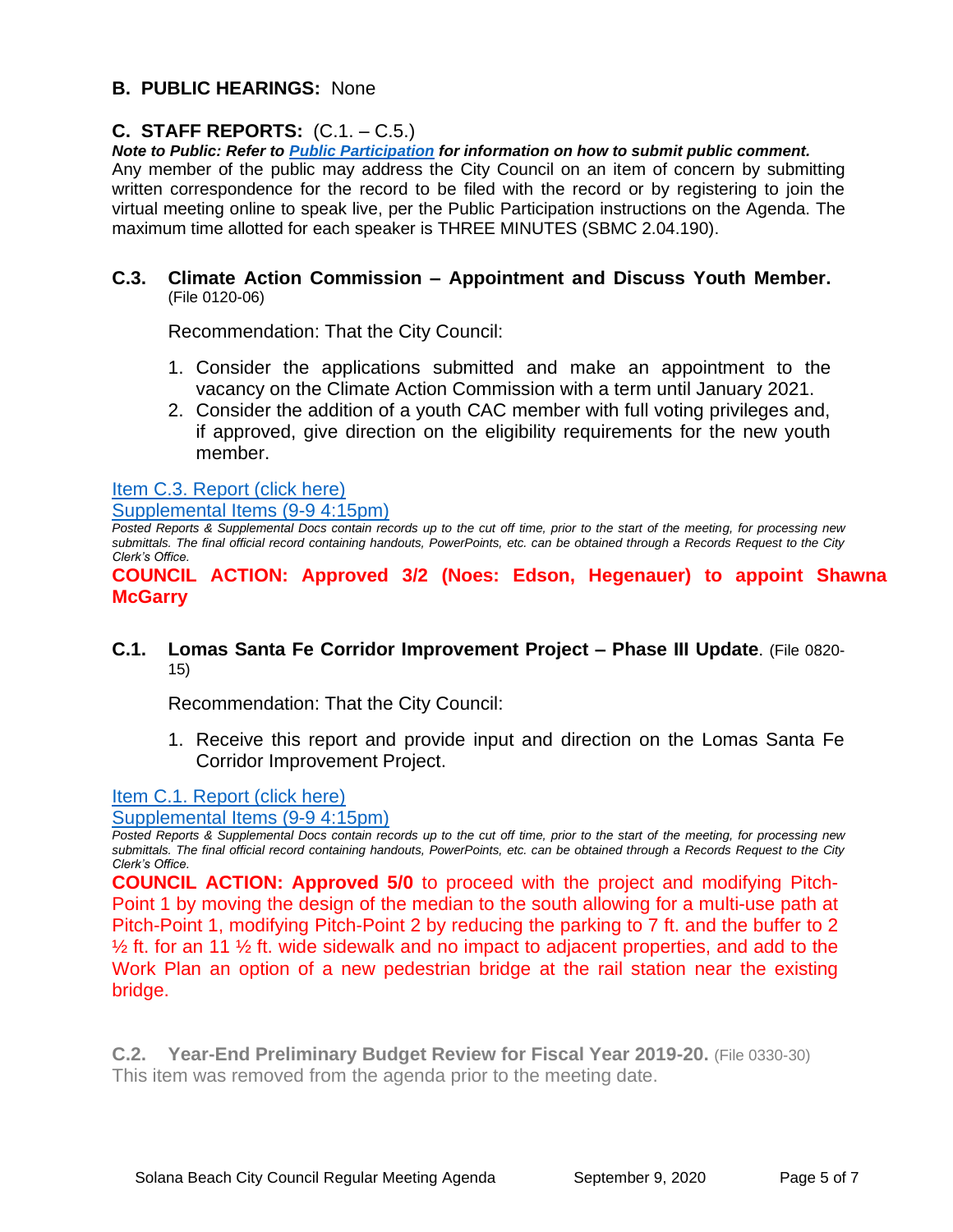## **C.4. Introduce (1st Reading) Ordinance 514 - Encroachment Permit Requirements and Installation of Wireline Communication Facilities Policy.** (File 1000-10)

Recommendation: That the City Council:

- 1. Introduce **Ordinance 514** amending Section 11.20.220 of the Solana Beach Municipal Code; and
- 2. Adopt **Resolution 2020-125** authorizing the adoption and implementation of Administrative Policy No. 38.

[Item C.4. Report \(click here\)](https://solanabeach.govoffice3.com/vertical/Sites/%7B840804C2-F869-4904-9AE3-720581350CE7%7D/uploads/Item_C.4._Report_(click_here)_09-09-20-O.pdf) [C.4. Staff Report Update 1](https://solanabeach.govoffice3.com/vertical/Sites/%7B840804C2-F869-4904-9AE3-720581350CE7%7D/uploads/C.4._Staff_Report_Update_1_09-090-20.pdf) [Supplemental Items \(9-9 2:15pm\)](https://solanabeach.govoffice3.com/vertical/Sites/%7B840804C2-F869-4904-9AE3-720581350CE7%7D/uploads/Item_C.4._Supplemental_Docs_(Upd_9-9_at_105pm)_-_O.pdf)

*Posted Reports & Supplemental Docs contain records up to the cut off time, prior to the start of the meeting, for processing new submittals. The final official record containing handouts, PowerPoints, etc. can be obtained through a Records Request to the City Clerk's Office.*

# **COUNCIL ACTION: Approved 5/0**

## **C.5. City Manager's Employment Agreement.** (File 0400-10)

Recommendation: That the City Council:

1. Adopt **Resolution 2020-127** authorizing the Mayor to execute the Fifth Amendment to the Employment Agreement between the City of Solana Beach and Gregory Wade to reflect the \$1500.00 increase in deferred compensation annual contribution and annual adjustments thereafter based on the Internal Revenue Code section 415 to both Normal Limit and Age 50 Catch-up Limit and a one-time benefit to cash-out up to 80 hours of vacation leave that would have been accrued in FY 2019-2020 and FY 2020-201.

#### [Item C.5. Report \(click here\)](https://solanabeach.govoffice3.com/vertical/Sites/%7B840804C2-F869-4904-9AE3-720581350CE7%7D/uploads/Item_C.5._Report_(click_here)_09-09-20-O.pdf)

*Posted Reports & Supplemental Docs contain records up to the cut off time, prior to the start of the meeting, for processing new submittals. The final official record containing handouts, PowerPoints, etc. can be obtained through a Records Request to the City Clerk's Office.*

# **COUNCIL ACTION: Approved 4/1 (Noes: Zito)**

## **WORK PLAN COMMENTS:**

*Adopted June 12, 2019*

## **COMPENSATION & REIMBURSEMENT DISCLOSURE:**

GC: Article 2.3. Compensation: 53232.3. (a) Reimbursable expenses shall include, but not be limited to, meals, lodging, and travel. 53232.3 (d) Members of a legislative body shall provide brief reports on meetings attended at the expense of the local agency "*City*" at the next regular meeting of the legislative body.

## **COUNCIL COMMITTEE REPORTS:** [Council Committees](https://www.ci.solana-beach.ca.us/index.asp?SEC=584E1192-3850-46EA-B977-088AC3E81E0D&Type=B_BASIC)

**REGIONAL COMMITTEES: (outside agencies, appointed by this Council)**

- a. City Selection Committee (meets twice a year) Primary-Edson, Alternate-Zito
- b. County Service Area 17: Primary- Harless, Alternate-Edson
- c. Escondido Creek Watershed Authority: Becker /Staff (no alternate).